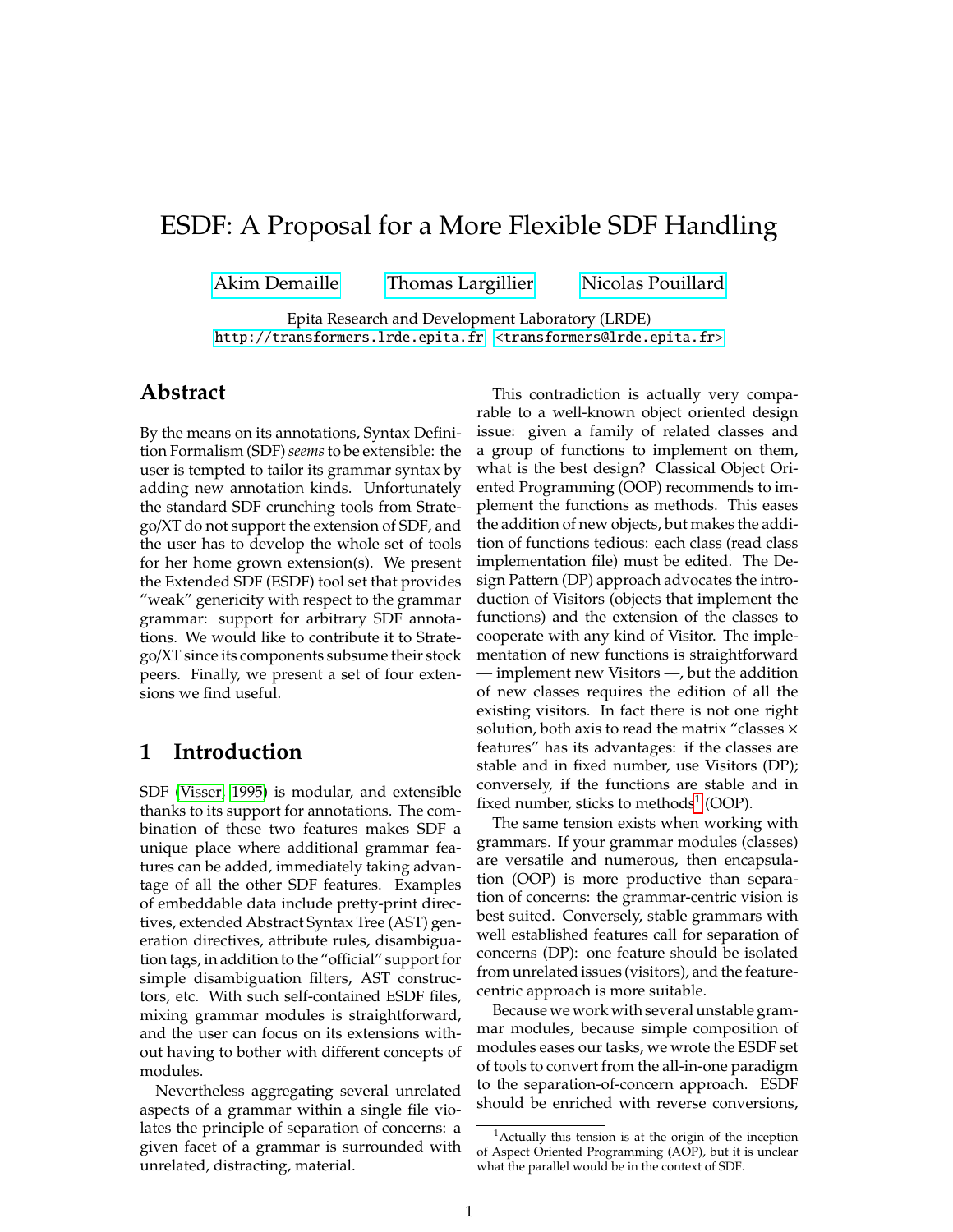eventually providing the user with an easy means to zip and unzip grammar and grammar annotations.

We would like to contribute ESDF to Stratego/XT, since there is quite some code duplication between ESDF filters and their SDF peers, which they subsume. In the following, the components of ESDF are presented, and then a set of local SDF extensions we depend upon.

## **2 ESDF: An SDF Chain Robust to New Annotations**

ESDF is a set of simple tools that provide generic support to SDF annotations.

#### **2.1 Packing Modules:** pack-esdf

The regular pack-sdf tool takes a grammar module as argument, gathers all its dependencies and produces a single big self-contained grammar file. If modularity was considered as syntactic sugar, then pack-sdf is its desugaring pass: none of the tools downstream need to support modularity. Unfortunately pack-sdf does not support annotation plug-ins: this is what pack-esdf addresses. It supports an additional option to be given the actual SDF grammar to use.

#### **2.2 Filtering Annotations Out:** sdf-strip

This simple tool strips (or preserves) selected annotations from a grammar. Of course, as pack-esdf, it needs to be given the SDF grammar used (unless it is the stock grammar).

#### **2.3 Parsing Extended Grammars:** parse-esdf

One would like to handle ESDF grammars seamlessly, like regular SDF grammars. Therefore it is the SDF parser that needs to be extended, or rather, extensible. Even the two aforementioned tools (pack-esdf and sdf-strip) need to parse ESDF grammars, and therefore demand a separated parser to avoid code duplication.

This tool is parse-esdf, an extension of parse-sdf. Based on the same ideas used to implement (foreign) concrete syntax within Stratego, parse-esdf looks for a foo.meta file for each foo.sdf file. This meta file describes the actual SDF grammar used.

This one tool factored several of the tools we had, since they all addressed the particular extension we were working on (BoxedSDF, Det-Gen etc.).

## **3 The lrde-syntax bundle**

In addition to the general framework to extend SDF, we propose a set of specific extensions designed to support the grammar-centric vision.

#### **3.1 Pretty-Printing:** boxedsdf

Embedding the GPP pretty-printing tables in the grammar eases the maintenance, and provides a more comfortable environment to edit these tables: one can use names instead of numbers etc. See Fig. [1.](#page-2-0)

#### **3.2 Disambiguation Tags:** sdf-detgen

It is convenient, in particular to write disambiguation test cases or to check by human the result of a disambiguation pass, to enrich an ambiguous grammar with special comments to specify the correct alternative. For instance, in C++ namespace A {} is ambiguous: its actual nature depends whether the namespace name A was met for the first time (is "original") or not. Therefore parsing the following:

namespace A {} namespace A {}

results in the following disambiguated text, printed with disambiguation comments (org stands for original, and ns for namespace):

namespace /\*<org>\*/A/\*</org>\*/ {} namespace /\*<ns>\*/A/\*</ns>\*/ {}

The generation of such comments *and* the rules that recognize them is straightforward. The most adequate place to specify these comments is the grammar, as additional dettag annotations (Fig. [2\)](#page-2-1).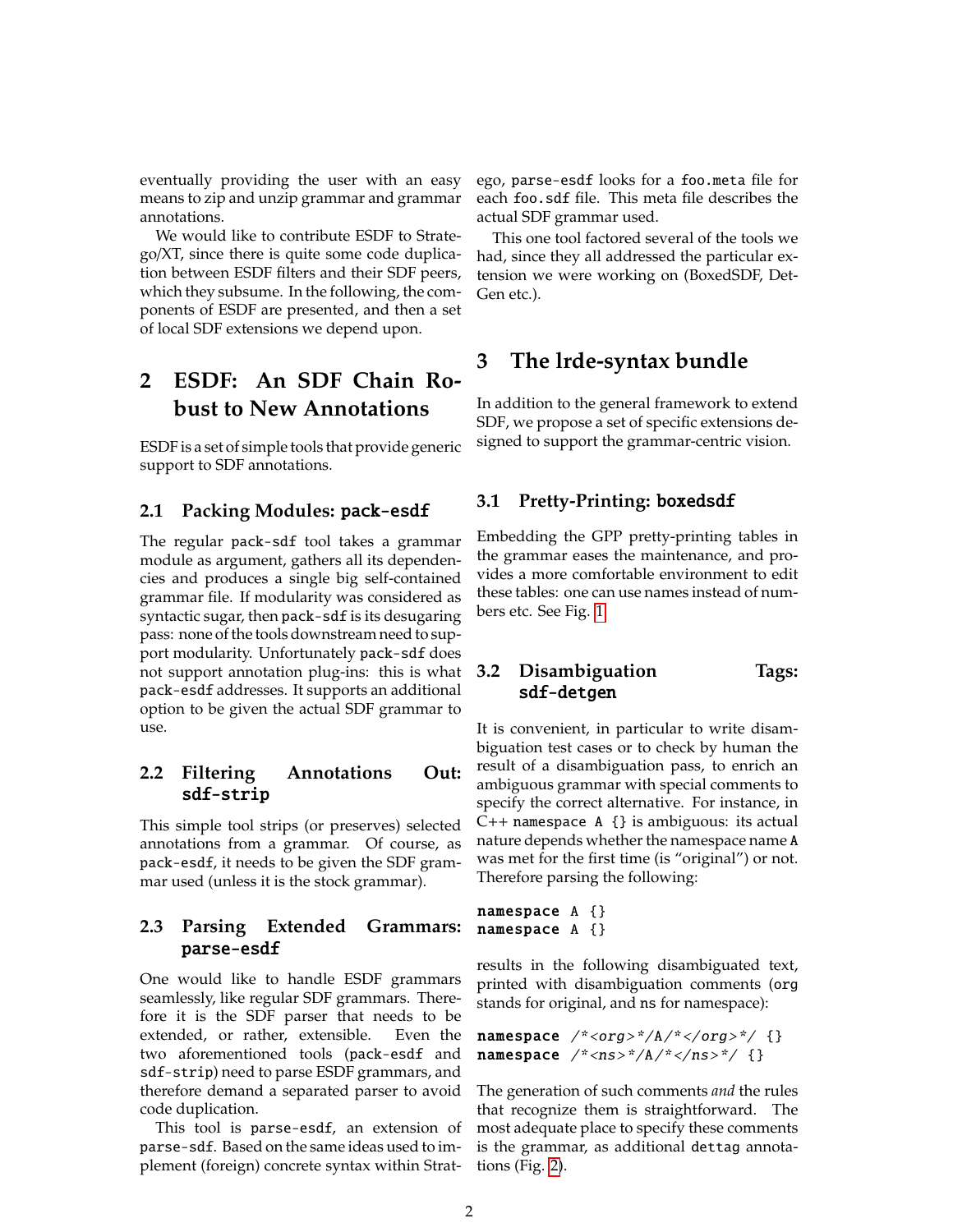```
%% 7.3.1 [ namespace .def]
" namespace " Identifier "{" NamespaceBody "}" → OriginalNamespace
Definition
    {pp (V[H[KW[" namespace "] Identifier ]
           V is=2[KW["\{"]
                   NamespaceBody ]
           KW["}"]])}
```
In BoxedSDF, one can use symbol names to denote nonterminals (e.g., Identifier and NamespaceBody in the first rule) or labels, instead of \_1 as with GPP.

<span id="page-2-0"></span>Figure 1: BoxedSDF sample

The following piece of  $C_{++}$  grammar extensions introduces special comments that can be used to disambiguate explicitly the "first occurrence of namespace name" issue.

```
"namespace" "/*<org>*/" Identifier "/*</org>*/" "{" NamespaceBody "}"
                                          \rightarrow OriginalNamespaceDefinition
\frac{m}{x} /*<ns>*/" Identifier "/*</ns>*/" \rightarrow OriginalNamespaceName
"/*<org>*/" | "/*</org>*/" \rightarrow LAYOUT {reject}
"/*<ns>*/" | "/*</ns>*/" \rightarrow LAYOUT {reject}
```
These rules were generated by detgen from the following annotated SDF rules. The first rules disambiguate the type names, and the last reject the parsing of the disambiguating tags as comments.

```
%% 7.3.1 [ namespace .def]
Identifier \rightarrow OriginalNamespaceName {dettag("ns")}
"namespace" Identifier "{" NamespaceBody "}"
           \rightarrow OriginalNamespaceDefinition {dettag("org", 1)}
" namespace " OriginalNamespaceName "{" NamespaceBody "}"
           \rightarrow ExtensionNamespaceDefinition
```
<span id="page-2-1"></span>Figure 2: Disambiguation annotations.

#### **3.3 Attribute Grammar** sdf-attribute **3.4 Flexible AST generation:** sdf-astgen

A more ambitious extension of SDF consists in supporting AGs. Two companion papers present this topic in depth: [Borghi et al.](#page-3-1) [\(2005\)](#page-3-1) detail the evaluation mechanisms, and [David](#page-3-2) [et al.](#page-3-2) [\(2005\)](#page-3-2) demonstrate how AGs can be used to disambiguate C and C++. A simple sample follows.

```
e1:Exp "+" e2:Exp \rightarrow Exp
 {attributes(eval:
   root.value := <add> (e1.value,
```
e2.value)) } powerful cons annotation. The cons annotations relieves the SDF user from having to implement an abstract syntax grammar: it is extracted from the concrete grammar. As long as the concrete syntax is "natural", the resulting ASTs are lightweight and pleasant to process. But if the grammar is entangled with Yacc idiosyncrasies, or disambiguates "by hand" instead of relying on precedence and associativity directives, then the ASTs look like Parse Trees (PTs)... Some advocate the de-Yaccification of the grammar, but when this is not possible or desirable, one would like a more

sdf-astgen allows the user to specify her abstract syntax, using an extended cons an-